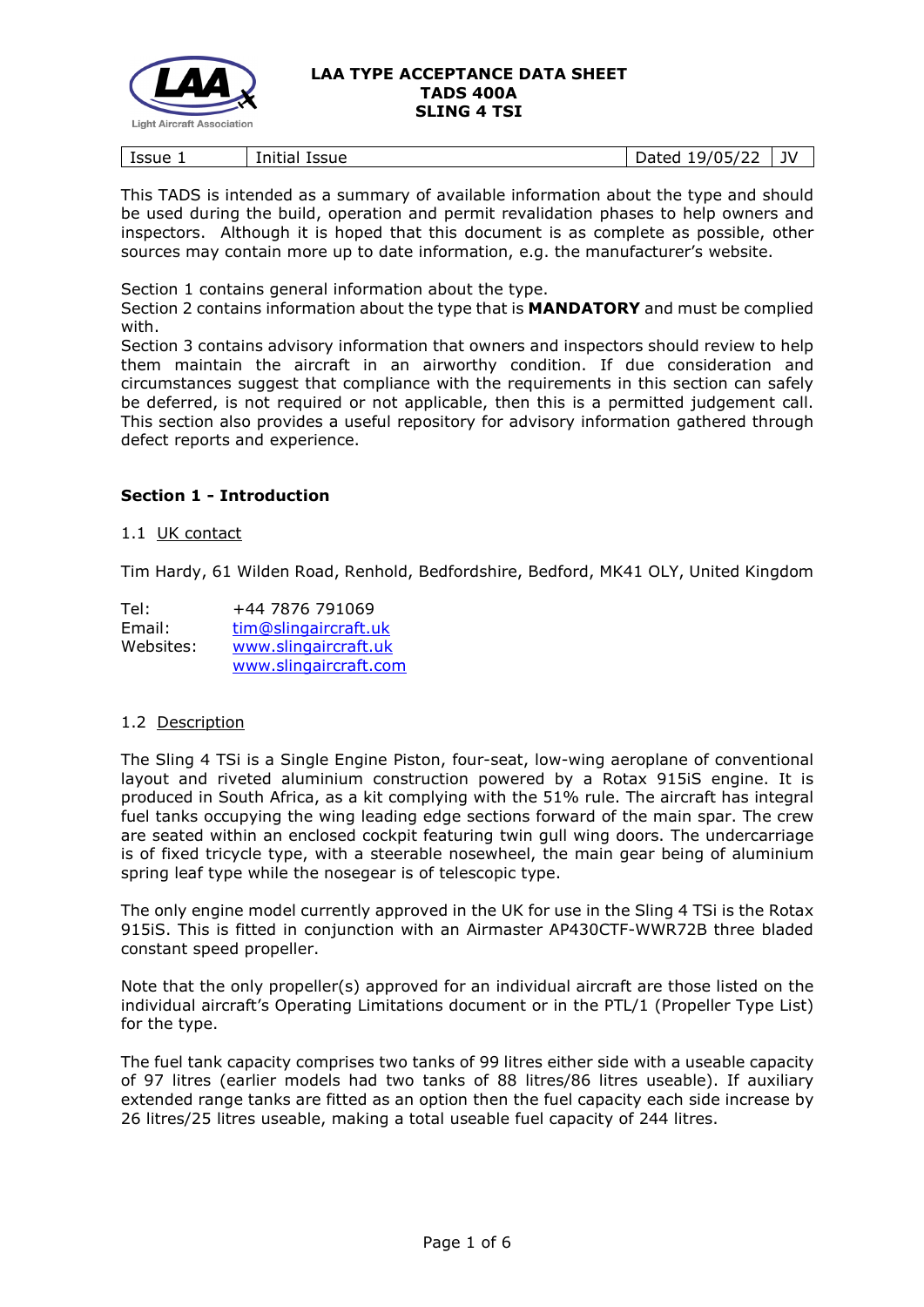

## **Section 2 – Mandatory information for owners, operators and inspectors**

At all times, responsibility for the maintenance and airworthiness of an aircraft rests with the owner. Condition No 3 of a Permit to Fly requires that: *"the aircraft shall be maintained in an airworthy condition".* 

#### 2.1 Kit 51% Rule Compliance

On the basis of an informal comparison with other kits that have already been accepted by the LAA as 51% compliant, the standard kit is considered to meet the intent of the 51% rule without further proof being needed. Refer to section 3.2 for accepted quickbuild options.

### 2.2 Build Manual

"Sling 4 TSI KAI" (Kit Assembly Instruction) supplied with kit.

#### 2.3 Build Inspections

Build inspection schedule 92 (Sling 2, 4 and 4TSI).

Inspector approval codes A-A, A-M, K. Inspectors must also have a '4SA' approval for approving build stage inspections. Inspector signing off final inspection also requires 'first flight' endorsement.

### 2.4 Flight Manual

Sling 4 TSi Pilot's Operating Handbook "DC-POH-001-X-F-3.1 – Revision 3.1"– Supplied with kit. Always check company [website](http://www.slingaircraft.com/) for further revisions.

#### 2.5 Mandatory Permit Directives

None applicable specifically to this aircraft type:

Also check the LAA website for MPDs that are non-type specific [\(TL2.22\)](http://www.lightaircraftassociation.co.uk/engineering/TechnicalLeaflets/Operating%20An%20Aircraft/TL%202.22%20non-type%20specific%20MPDs.pdf).

### 2.6 LAA Required Modifications (including LAA issued AILs, SBs, etc)

The following modifications are required by LAA:

Removal of central elevator mass balance weight and corresponding adjustment of elevator trim tab range, in accordance with Sling Notification 0009 dated 9/12/21.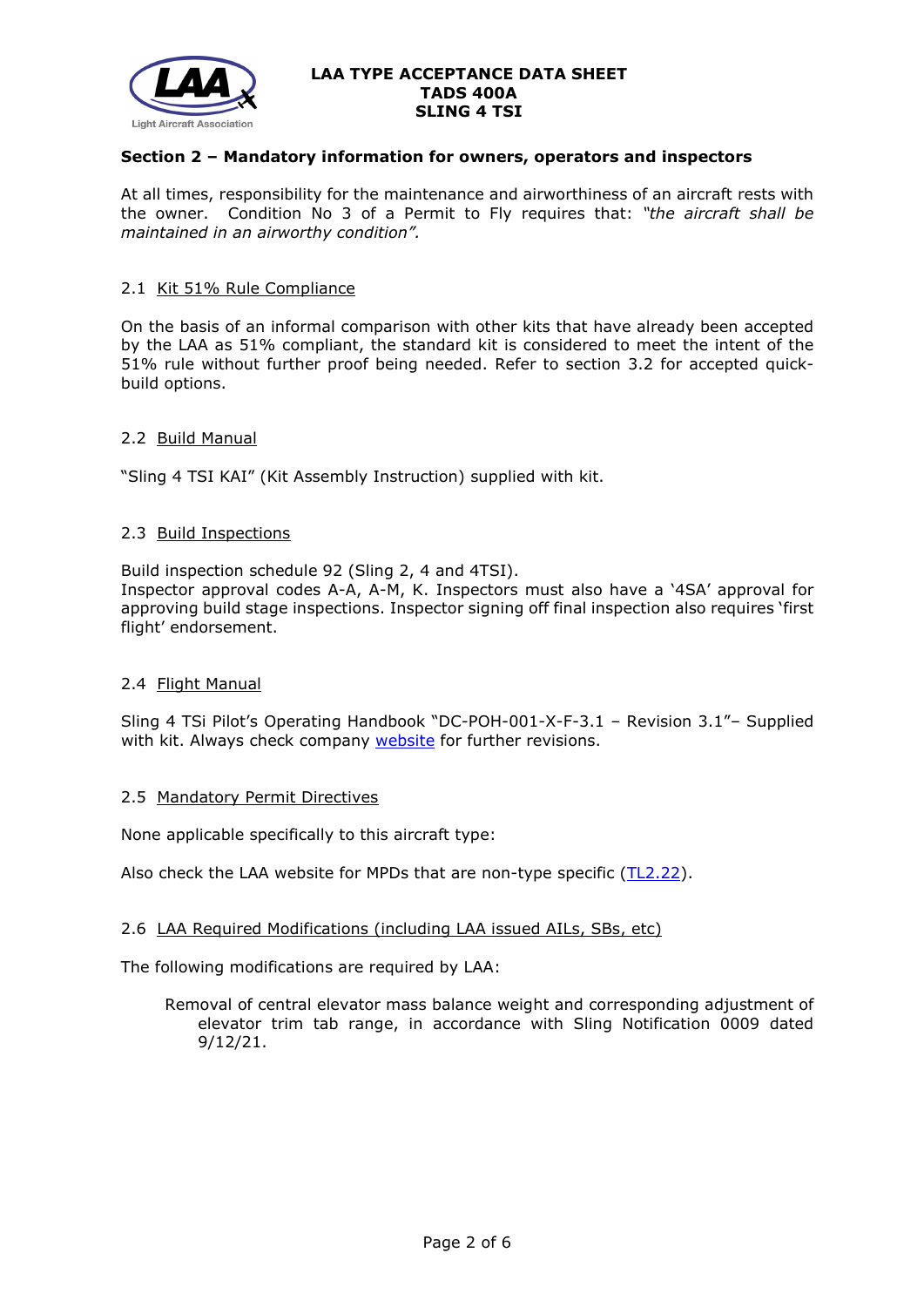

2.7 Additional engine operating limitations to be placarded or shown by instrument markings

Notes:

- Refer to the engine manufacturer's latest documentation for the definitive parameter values and recommended instruments.
- Where an instrument is not fitted, the limit need not be displayed.

With Rotax 915iS engine:

Maximum Manifold Pressure: 1730 hPa Maximum EGT: 950°C Max Coolant Temp: 120°C Oil Temp Limits: 50°C to 130°C Oil Pressure 0.8-7 Bar (2-5 bar normal) Fuel Pressure 2.9-3.1 Bar

### 2.8 Control surface deflections

| Ailerons     | Up: $24 \pm 2^{\circ}$            |
|--------------|-----------------------------------|
|              | Down: 24 ±2°                      |
| Elevator     | Up: $32 \pm 2^{\circ}$            |
|              | Down: 22 ±2°                      |
| Elevator tab | Up: $5 \pm 5^{\circ}$             |
|              | Down: 25 ±5°                      |
| Rudder       | Left: minimum $23 \pm 2^{\circ}$  |
|              | Right: minimum $23 \pm 2^{\circ}$ |
| Flap         | Up: $0^{\circ}$                   |
|              | Down: 34 ±3°                      |

### 2.9 Operating Limitations and Placards

(Note that the wording on an individual aircraft's Operating Limitations document takes precedence, if different.)

1. Occupants

Maximum number of occupants authorised to be carried: Four Minimum number of occupants authorised to be carried: One pilot. No-one shall be carried except minimum crew during flights for the purpose of public exhibition and demonstration flying.

- 2. The aircraft must be operated in compliance with the following operating limitations, which shall be displayed in the cockpit by means of placards or instrument markings:
	- 2.1 Aerobatic Limitations Aerobatic manoeuvres are prohibited. Intentional spinning is prohibited.
	- 2.2 Loading Limitations Maximum Total Weight Authorised: 950 kg CG Range: 1847 mm to 2043 mm aft of datum Datum Point is: 52 mm aft of the front propeller flange Maximum baggage weight: 35 kg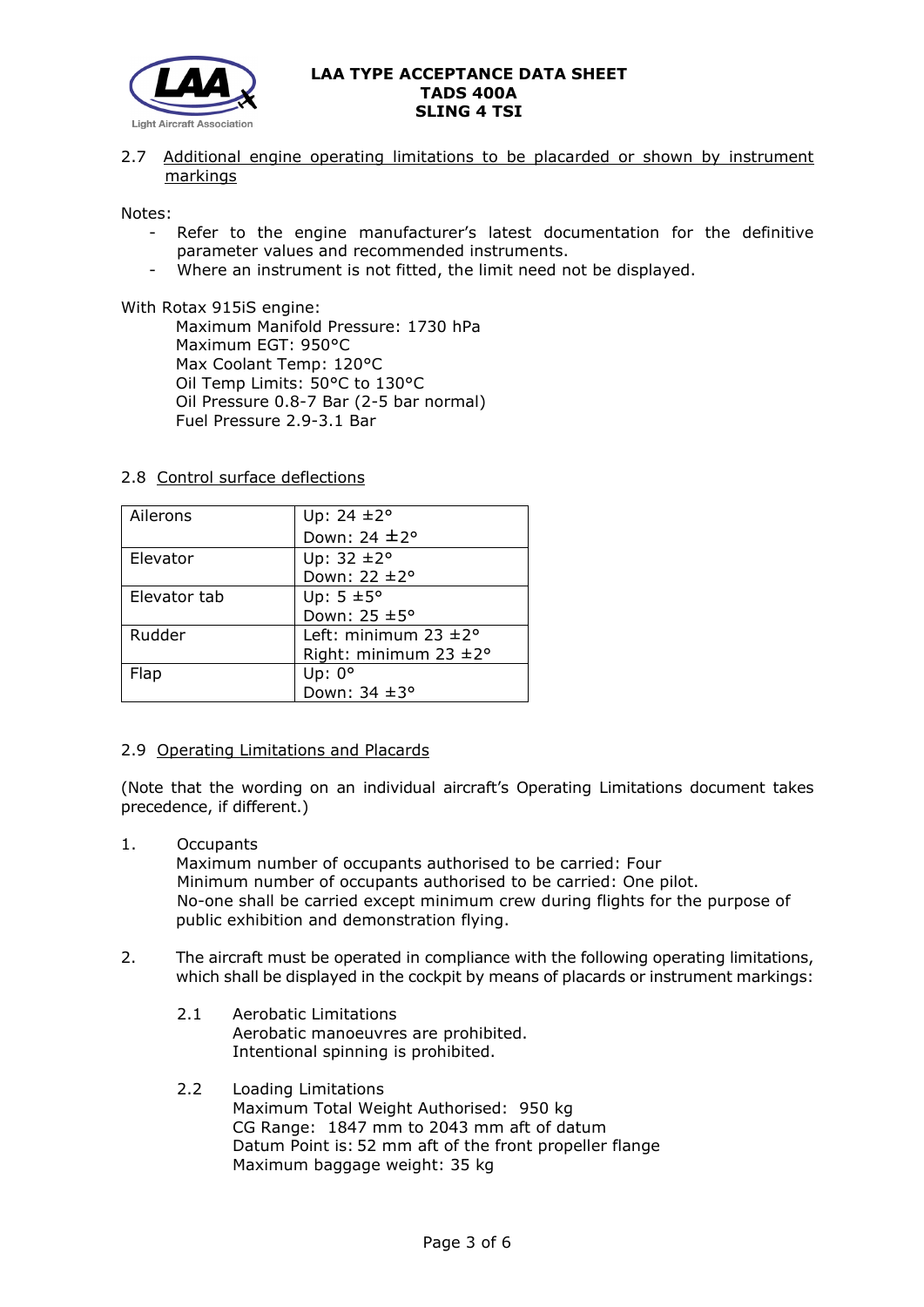

- 2.3 Engine Limitations Maximum Engine RPM: 5800 Maximum Continuous Engine RPM: 5500
- 2.4 Airspeed Limitations Maximum Indicated Airspeed ( $V_{NE}$ ): 155 kts Max Indicated Airspeed Flaps Extended: 85 kts Maximum structural speed, Vno, and Maximum Manoeuvring Speed, Va: 135 kts
- 2.5 Other Limitations The aircraft shall be flown by day and under Visual Flight Rules only. To avoid possible fuel starvation, other than as required for crosswind landings, side slipping is prohibited. Smoking in the aircraft is prohibited.

## Additional Placards:

"Occupant Warning - This Aircraft has not been Certificated to an International Requirement"

A fireproof identification plate must be fitted to fuselage, engraved or stamped with aircraft's registration letters.

### 2.10 Maximum permitted empty weight

Not applicable

### 2.11 Airframe safe life

Maximum airframe safe live is 1600 flying hours, beyond which the aircraft may not be flown.

### **Section 3 – Advice to owners, operators and inspectors**

#### 3.1 Maintenance Manual

Aircraft are to be maintained in accordance with the Sling 4 TSi Maintenance Manual "DC-MAM-001-X-F-1.1" or later revision.

### 3.2 Manufacturer's/Standard Options

The listing below shows the factory options that have been accepted by the LAA:

- 1. Auxiliary Fuel Tanks
- 2. Quick Build Fuel Tanks, Fuselage, Canopy and Wing
- 3. Toe Brakes
- 4. Tosten CS-8 Stick Grips (note that stick buttons must comply with the policy set out in **TL 3.21** unless otherwise agreed with LAA Engineering)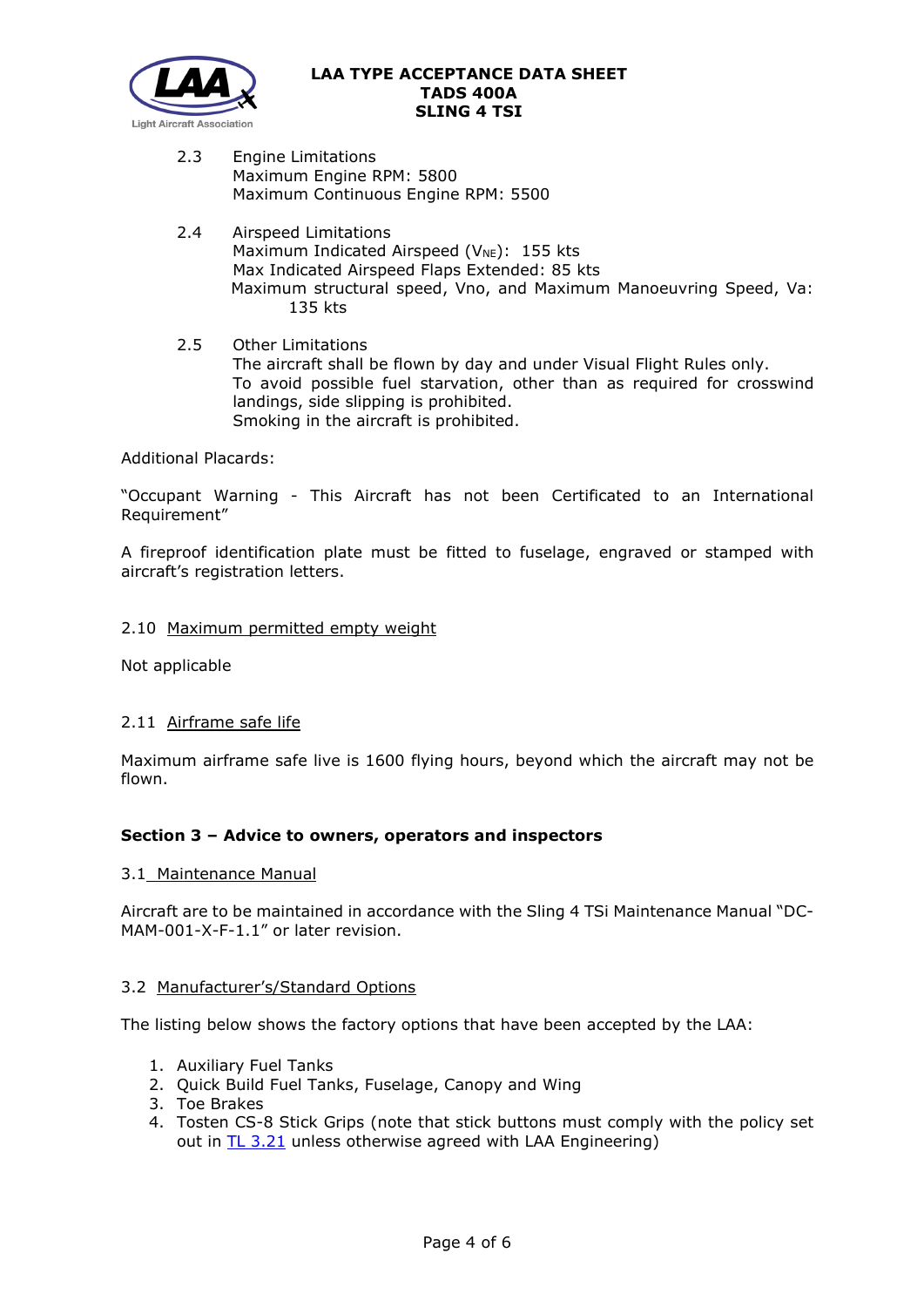

- 5. Garmin G3X 2-axis autopilot with GMC 507 controller[\\*](#page-4-0)
- 6. Magnum 901 airframe parachute system

## 3.3 Manufacturer's Information (including Service Bulletins, Service Letters, etc)

In the absence of any over-riding LAA classification, inspections and modifications published by the manufacturer should be satisfied according to the recommendation of the manufacturer. It is the owner's responsibility to be aware of and supply such information to their Inspector.

All Manufacturer's information including Operating and Maintenance Manuals, Information Letters, Notifications, Safety Alerts and Service Bulletins are available on the company website<https://slingaircraft.com/owner-support/sling-tsi/>

Safety alerts:

| Reference ID | Description                                                |
|--------------|------------------------------------------------------------|
| 0011-1410219 | Replacement of fuel pump assembly for aircraft fitted with |
|              | 915iS and 912iS enignes                                    |

## Service bulletins:

| Reference ID  | Description                                                     |
|---------------|-----------------------------------------------------------------|
| 0002-11022021 | Reinforcement of Upper Fuselage Join - Rev 2                    |
| 0014-04092019 | Rivet replacement on centre and wing spars - Rev 1              |
| 0015-26032019 | Modifications to main axle mounts                               |
| 0016-26032020 | Modification of ECU standoffs                                   |
| 0017-01072020 | Potential risk of shearing of control stop plate rivets         |
| 0018-28072020 | Inspection of rudder cable oval sleeves                         |
| 0019-01102021 | Throttle cable replacement in 912 iS and 915 iS fitted aircraft |

Information letters:

| Reference ID | Description                            |
|--------------|----------------------------------------|
| 005-21042017 | GPS Signal being lost                  |
| 009-20052019 | Increase VNE from 145 KIAS to 155 KIAS |
| 011-11122019 | Control stick grip inspection          |

Notifications:

| Reference ID  | Description                                            |
|---------------|--------------------------------------------------------|
| 0005-20112017 | Loss of Mode C on the transponder of the Garmin G3X    |
| 0008-04062021 | Potential risk of trim tab disconnecting from elevator |
| 0009-10122021 | Removal of elevator centre balance weights             |

<span id="page-4-0"></span><sup>\*</sup> If installing as part of initial build, please submit forms [LAA/IC-APP](http://www.lightaircraftassociation.co.uk/engineering/StandardForms/LAA-IC-APP%20Auto-pilot%20(Pitch)%20Inspection%20Checks.pdf) and [LAA/IC-APR](http://www.lightaircraftassociation.co.uk/engineering/StandardForms/LAA-IC-APR%20Auto-pilot%20(Roll)%20Inspection%20Checks.pdf) with build completion paperwork; if installing retrospectively, please contact LAA Engineering prior to fitting.